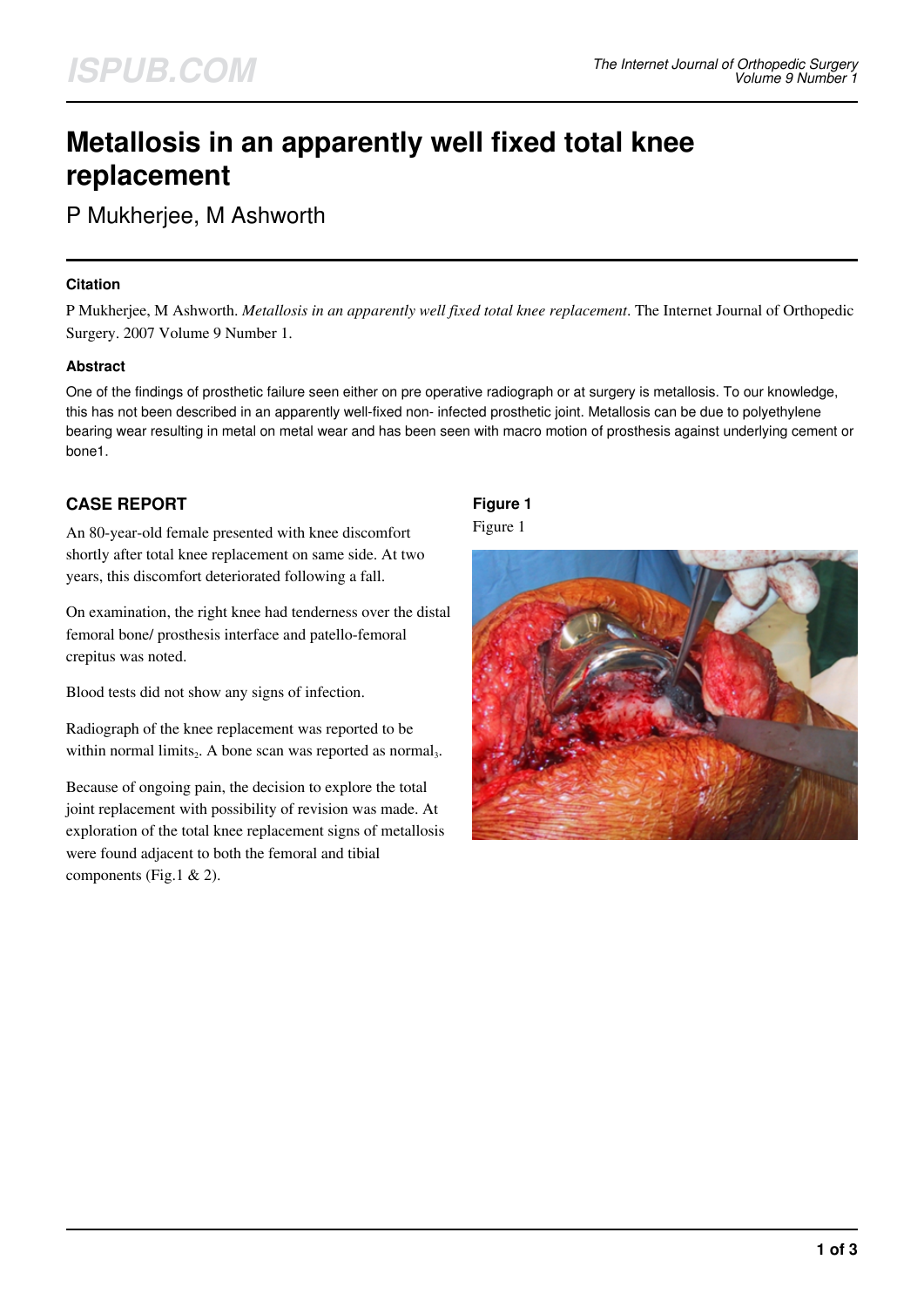## **Figure 2**

Figure 2



There were no obvious signs of loosening (bubble test was negative). Although the components appear well fixed the polyethylene was considered compromised by the metal debris and revision was undertaken. The extraction of the prosthesis was very easy and there was deficient cementation in a quadrant on each component allowing macro motion and with metallosis formed in these areas, we interpreted this as indicating the joint replacement was loose. The tissue samples taken for microbiology did not grow any micro organisms. The histological examinations of the tissue samples did show signs of metal in the synovium but no polymorphs were seen<sub>4</sub>. Following the revision surgery

patient did well and symptom of pain has completely settled.

## **DISCUSSION**

Metallosis is usually not seen in a well fixed knee replacement but in a loose knee replacement<sub>1</sub>. Finding of metallosis in an apparently well fixed knee replacement without poly ethylene wear should alert the surgeon to the possibilities that the component(s) is (are) loose. Further we believe that metallosis is an indication for revision as it is the sign of a failing or failed knee replacement.

## **CORRESPONDENCE TO**

Mr. P Mukherjee MRCS Senior SHO Trauma and Orthopaedics Torbay Hospital South Devon Healthcare NHS Trust Torquay UK TQ2 7AA Phone: 00-44-7886080203 Email: pavelmukherjee@gmail.com

#### **References**

1. Hart R, Janeck M, Bucek B. Case report of extensive metallosis in extra articular tissues after unicompartmental knee joint replacement. Acta Chir Orthop Traumatol Cech. 2003; 70(1): 47-50.

2. McGovern TF, Moskal JT. Radiographic evaluation of periprosthetic metallosis after total knee replacement. J South Orthop Assoc. 2002 Spring; 11(1):18-24. 3. Worland RL, Arrendondo J, Angles F, Jessup DE. Scintigraphic evaluation in total knee failure secondary to severe metallosis. J Arthroplasty. 1998 Jan; 13(1):116-9. 4. Della Valle CJ, Bogner E, Desai P, Lonner JH, Adler E, Zuckerman JD, Di Cesare PE. Analysis of frozen sections of intraoperative specimens obtained at the time of reoperation after hip or knee resection arthroplasty for the treatment of infection. J Bone Joint Surg Am. 1999 May; 81(5):684-9.